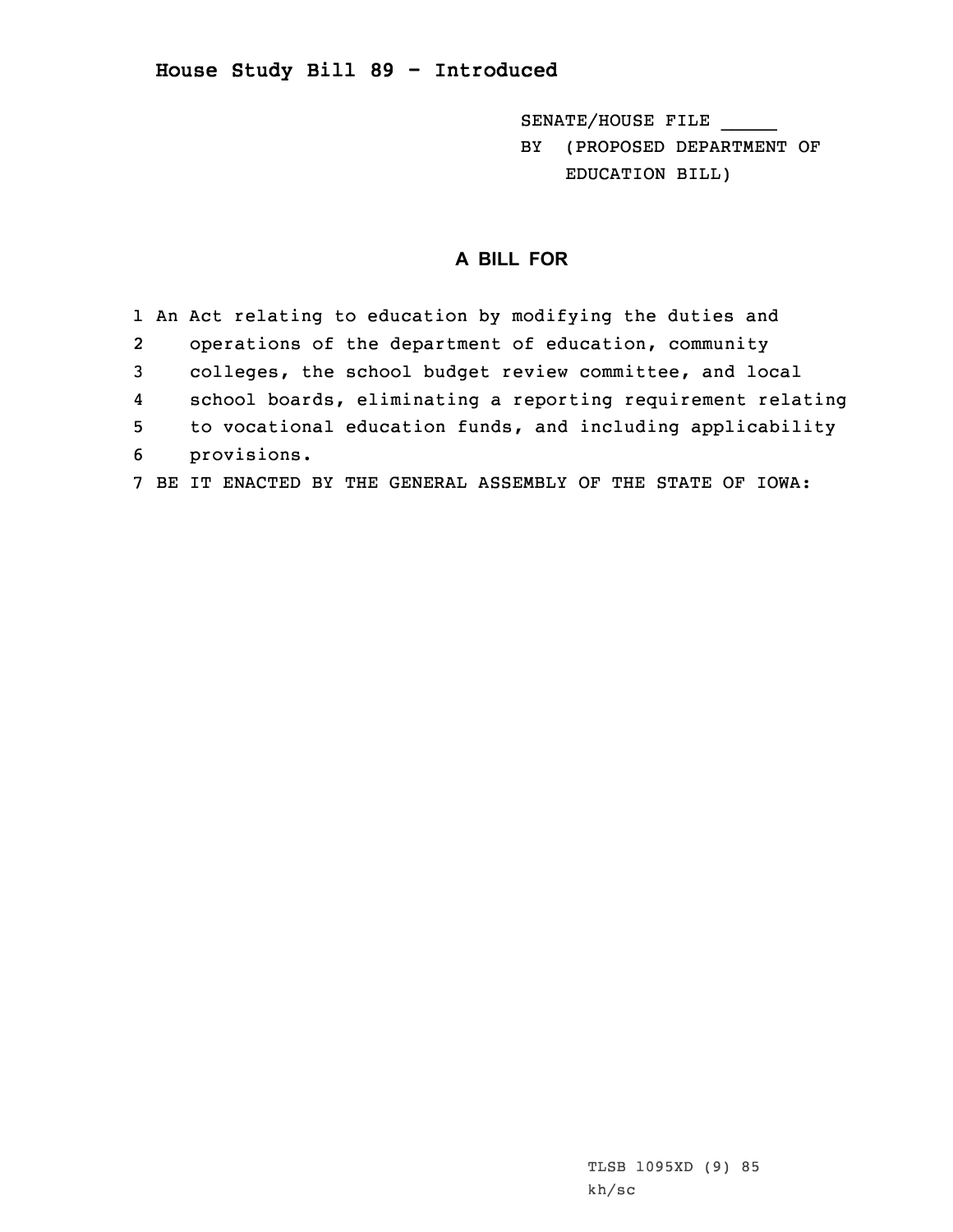1 Section 1. Section 256.5A, Code 2013, is amended to read as 2 follows:

3 **256.5A Nonvoting member.**

4 1. *a.* The governor shall appoint the one nonvoting 5 student member of the state board for a term of one year two 6 years beginning and ending as provided in section 69.19. The 7 nonvoting student member shall be appointed from <sup>a</sup> list of 8 names submitted by the state board of education. Students 9 enrolled in either grade ten or eleven in a public school 10 may apply to the state board to serve as <sup>a</sup> nonvoting student 11 member.

12 *b.* The department shall develop an application process that 13 requires the consent of the student's parent or quardian if 14 the student is <sup>a</sup> minor, initial application approval by the 15 school district in which the student applicant is enrolled, and 16 submission of approved applications by <sup>a</sup> school district to the 17 department.

18 2. The nonvoting student member's school district of enrollment shall notify the student's parents if the student's grade point average falls during the period in which the student is <sup>a</sup> member of the state board.

22 3. The state board shall adopt rules under chapter 17A specifying criteria for the selection of applicants whose names 24 shall be submitted to the governor. Criteria shall include, 25 but are not limited to $<sub>\tau</sub>$  academic excellence, participation</sub> in extracurricular and community activities, and interest in serving on the board. Rules adopted by the state board shall also require, if the student is <sup>a</sup> minor, supervision of the student by the student's parent or guardian while the student is engaged in authorized state board business at <sup>a</sup> location other than the community in which the student resides, unless the student's parent or guardian submits to the state board <sup>a</sup> signed release indicating the parent or guardian has determined that supervision of the student by the parent or guardian is unnecessary.

-1-

LSB 1095XD (9) 85  $kh/\text{sc}$  1/21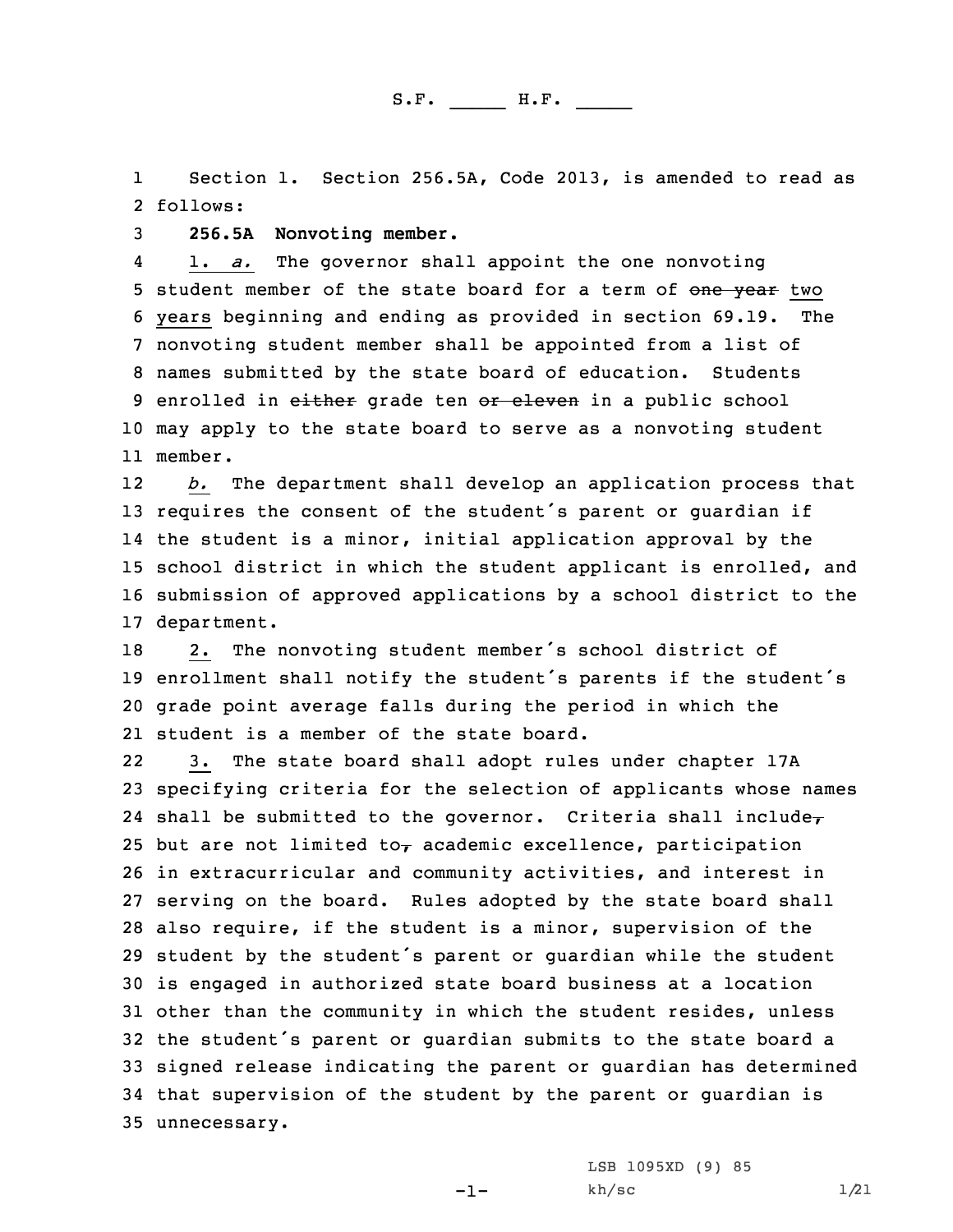1 4. The nonvoting student member appointment is not subject 2 to section 69.16 or 69.16A.

 5. The nonvoting student member shall have been enrolled in <sup>a</sup> public school in Iowa for at least one year prior to the 5 member's appointment. A nonvoting student member who will not graduate from high school prior to the end of <sup>a</sup> second term may apply to the state board for submission of candidacy to the governor for <sup>a</sup> second one-year term.

 6. <sup>A</sup> nonvoting student member shall be paid <sup>a</sup> per diem as provided in section 7E.6 and the student and the student's parent or guardian shall be reimbursed for actual and necessary expenses incurred in the performance of the student's duties as <sup>a</sup> nonvoting member of the state board.

14 7. <sup>A</sup> vacancy in the membership of the nonvoting student 15 member shall not be filled until the expiration of the term. 16 Sec. 2. Section 256.30, Code 2013, is amended to read as 17 follows:

18 **256.30 Educational expenses for American Indians.**

19 1. For the fiscal year beginning July 1, 2011, and ending June 30, 2012, and for each succeeding fiscal year, there is appropriated from the general fund of the state to the department the sum of one hundred thousand dollars. The department shall distribute the appropriation to the tribal council of the Sac and Fox Indian settlement for expenses of educating American Indian children residing in the Sac and Fox Indian settlement on land held in trust by the secretary of the interior of the United States in excess of federal moneys paid to the tribal council for educating the American Indian 29 children when moneys are appropriated for that purpose. The tribal council shall administer the moneys distributed pursuant 31 to this section and shall submit an annual report and other 32 reports as required by the department to the department on the 33 expenditure of the moneys.

34 2. The tribal council shall administer the moneys 35 distributed by the department pursuant to subsection 1 and

LSB 1095XD (9) 85

-2-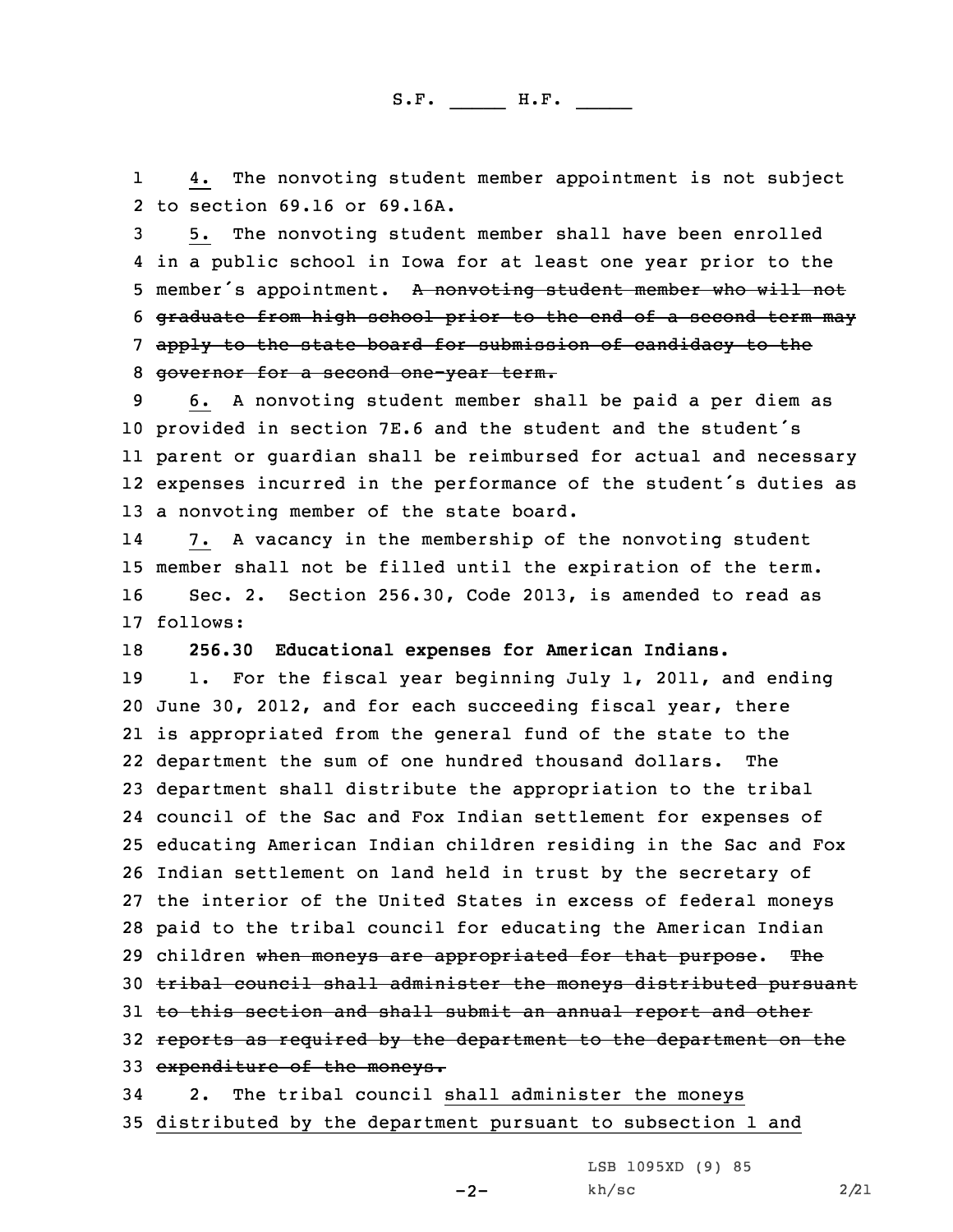1 shall first use moneys distributed <del>to it by the department</del> 2 <del>of education for the purposes of this section</del> to pay the additional costs of salaries for licensed instructional staff for educational attainment and full-time equivalent years of experience to equal the salaries listed on the proposed salary schedule for the school at the Sac and Fox Indian settlement for that school year, but the salary for <sup>a</sup> licensed instructional staff member employed on <sup>a</sup> full-time basis shall not be less than eighteen thousand dollars. The department of management shall approve allotments of moneys appropriated in ll and distributed pursuant to this section <del>when the department of</del> education certifies to the department of management that the 13 requirements of this section have been met.

14 Sec. 3. Section 257.6, subsection 1, paragraph a, subparagraph (3), Code 2013, is amended to read as follows: (3) Shared-time and part-time pupils of school age enrolled in public schools within the district, irrespective of the districts in which the pupils reside, in the proportion that the time for which they are enrolled or receive instruction for the school year is to the time that full-time pupils carrying <sup>a</sup> normal course schedule, at the same grade level, in the same school district, for the same school year, are enrolled and receive instruction. Tuition charges to the parent or guardian of <sup>a</sup> shared-time or part-time nonresident pupil shall be reduced by the amount of any increased state aid received by the district by the counting of the pupil. This subparagraph applies to pupils enrolled in grades nine through twelve under section 299A.8 and to pupils from accredited nonpublic schools accessing classes or services on the accredited nonpublic school premises or the school district site, but excludes accredited nonpublic school pupils receiving classes or services funded by federal grants or allocations. Sec. 4. Section 257.11, subsection 3, paragraph c, Code 2013, is amended by striking the paragraph. Sec. 5. Section 257.11, Code 2013, is amended by adding the

LSB 1095XD (9) 85

-3-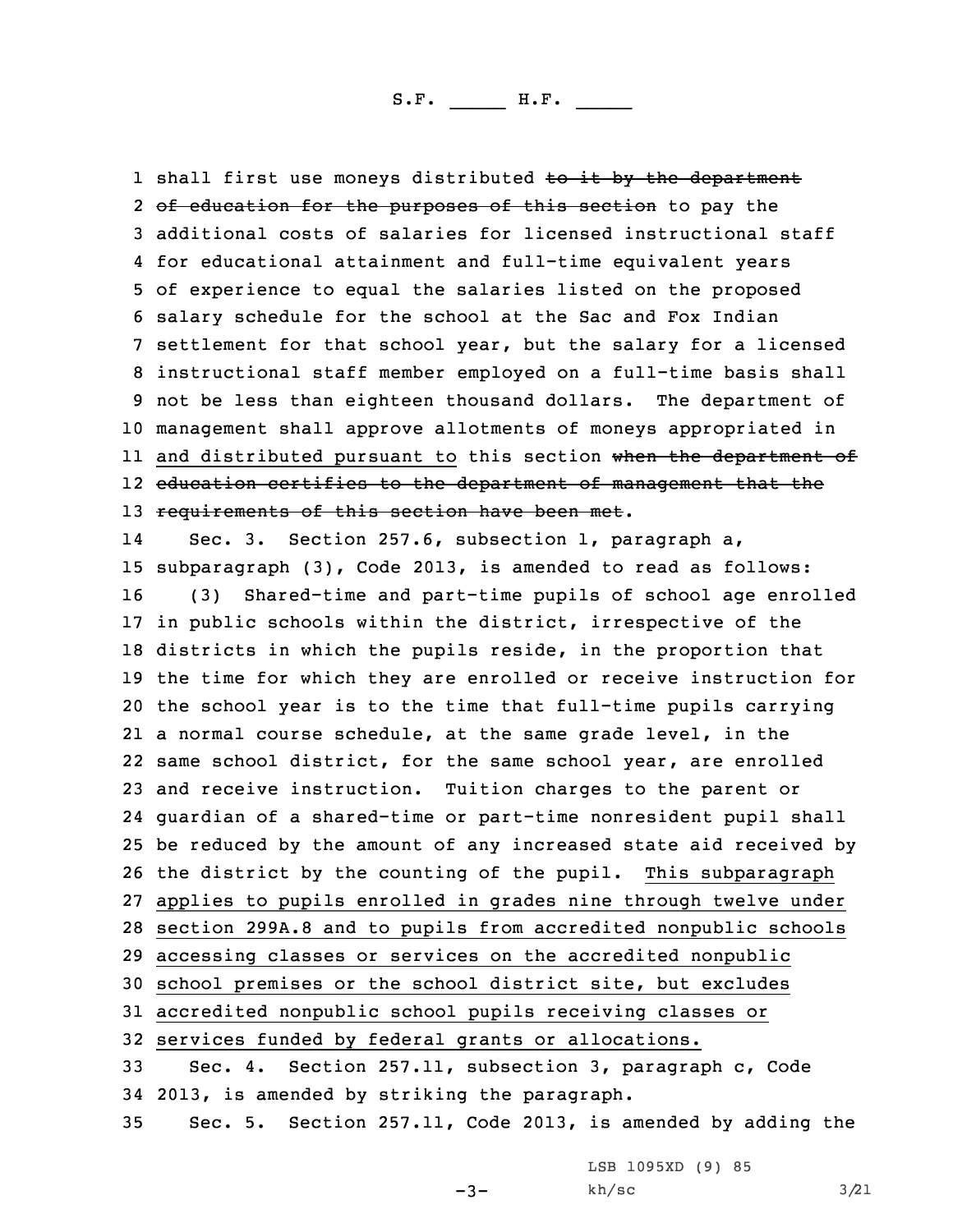1 following new subsection:

2 NEW SUBSECTION. 7A. *District to community college innovative sharing project.* <sup>A</sup> school district that collaborates with <sup>a</sup> community college to provide pupils enrolled in the school district's high school with <sup>a</sup> class that uses an activities-based, project-based, and problem-based learning approach that is offered through <sup>a</sup> partnership with <sup>a</sup> nationally recognized provider of rigorous and innovative science, technology, engineering, and mathematics curriculum for schools, which provider is exempt from taxation under section 501(c)(3) of the Internal Revenue Code, is eligible to assign its resident pupils attending the class an additional weighting of the percentage of the pupil's school day during which the pupil attends <sup>a</sup> class described in this subsection times seventy hundredths. To qualify for additional weighting, the class must supplement, not supplant, high school courses required to be offered pursuant to section 256.11, subsection 18 5.

19 Sec. 6. Section 257.31, subsection 2, Code 2013, is amended 20 to read as follows:

212. The committee shall specify publish on the department 22 of education's internet site the number of hearings held 23 annually by the committee during the most recent fiscal year, 24 the reasons for the committee's recommendations, a summary of <sup>25</sup> the committee's decisions and recommendations issued during 26 the most recent fiscal year, information about the amounts of 27 property tax levied by school districts for <sup>a</sup> cash reserve, 28 and other information the committee deems advisable on the 29 department of education's internet website.

30 Sec. 7. Section 257.37, subsection 4, Code 2013, is amended 31 to read as follows:

 4. *"Enrollment served"* means the basic enrollment plus the number of nonpublic school pupils served with media services or educational services, as applicable, except that if <sup>a</sup> nonpublic school pupil or <sup>a</sup> pupil attending another district

 $-4-$ 

LSB 1095XD (9) 85  $kh/\text{sc}$  4/21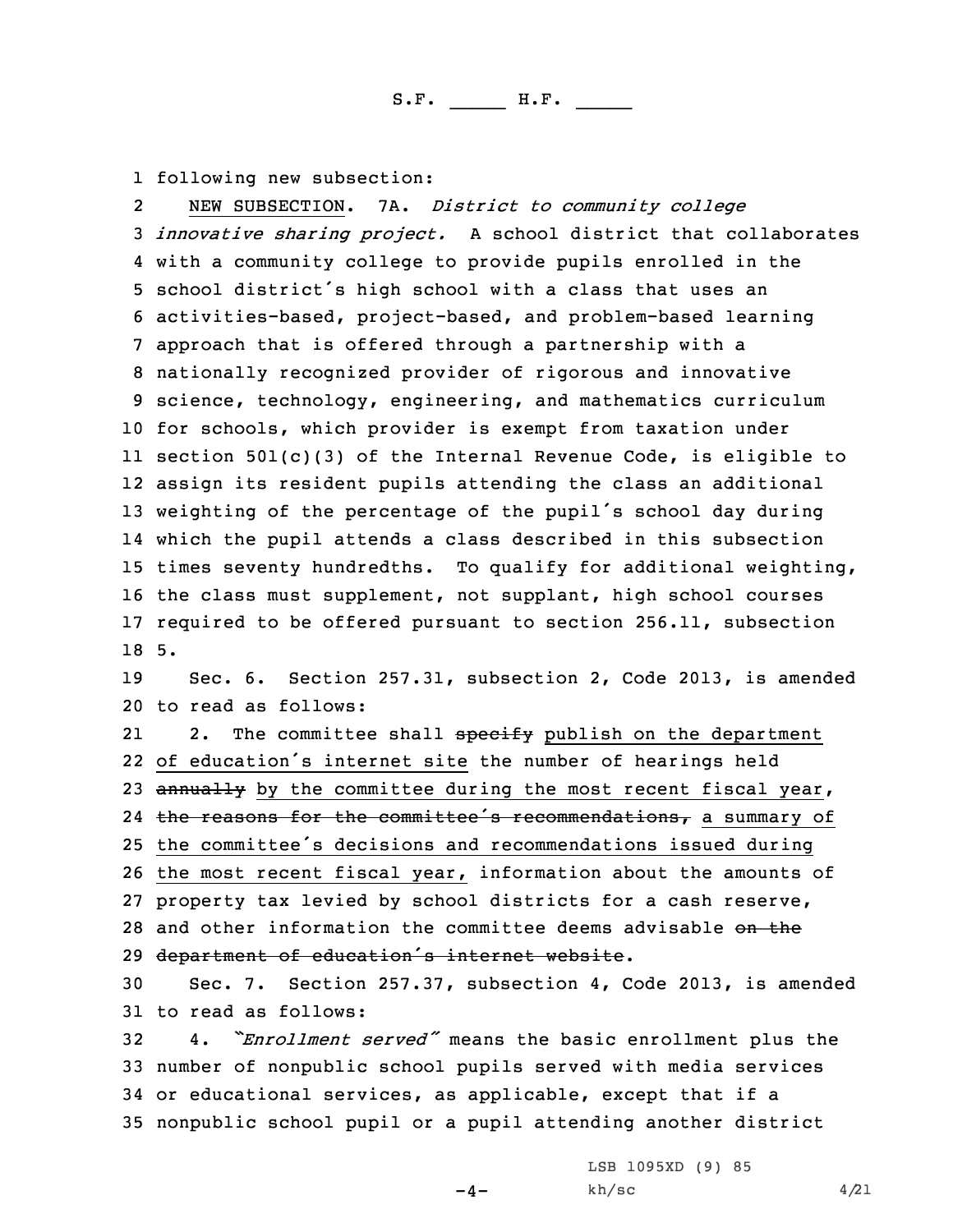under <sup>a</sup> whole grade sharing agreement or open enrollment receives services through an area other than the area of the pupil's residence, the pupil shall be deemed to be served by the area of the pupil's residence, which shall by contractual arrangement reimburse the area through which the pupil actually receives services. Each school district shall include in the enrollment report submitted pursuant to section 257.6, subsection 1, the number of nonpublic school pupils within each school district for media and educational services served by the area. However, the school district shall not include in the enrollment report nonpublic school pupils receiving classes or services funded by federal grants or allocations.

13 Sec. 8. Section 258.12, Code 2013, is amended to read as 14 follows:

15 **258.12 Custodian of funds —— reports.**

 The treasurer of state shall be custodian of the funds paid to the state from the appropriations made under said Act of Congress, and shall disburse the same on vouchers audited 19 as provided by law. The treasurer of state shall report 20 the receipts and disbursements of said funds to the general assembly at each biennial session.

22 Sec. 9. Section 259A.1, Code 2013, is amended to read as 23 follows:

24**259A.1 Tests.**

 The department of education shall cause to be made available for qualified individuals <sup>a</sup> high school equivalency diploma. The diploma shall be issued on the basis of satisfactory competence as shown by tests covering all of the 29 following: reading, arts, language arts, writing literacy, mathematics, science, and social studies.

31 Sec. 10. Section 259A.2, unnumbered paragraph 2, Code 2013, 32 is amended to read as follows:

33 Application shall be made to <sup>a</sup> testing center approved by the 34 department of education, accompanied by an application fee in 35 an amount prescribed by the department. The test scores shall

-5-

LSB 1095XD (9) 85  $kh/sec$  5/21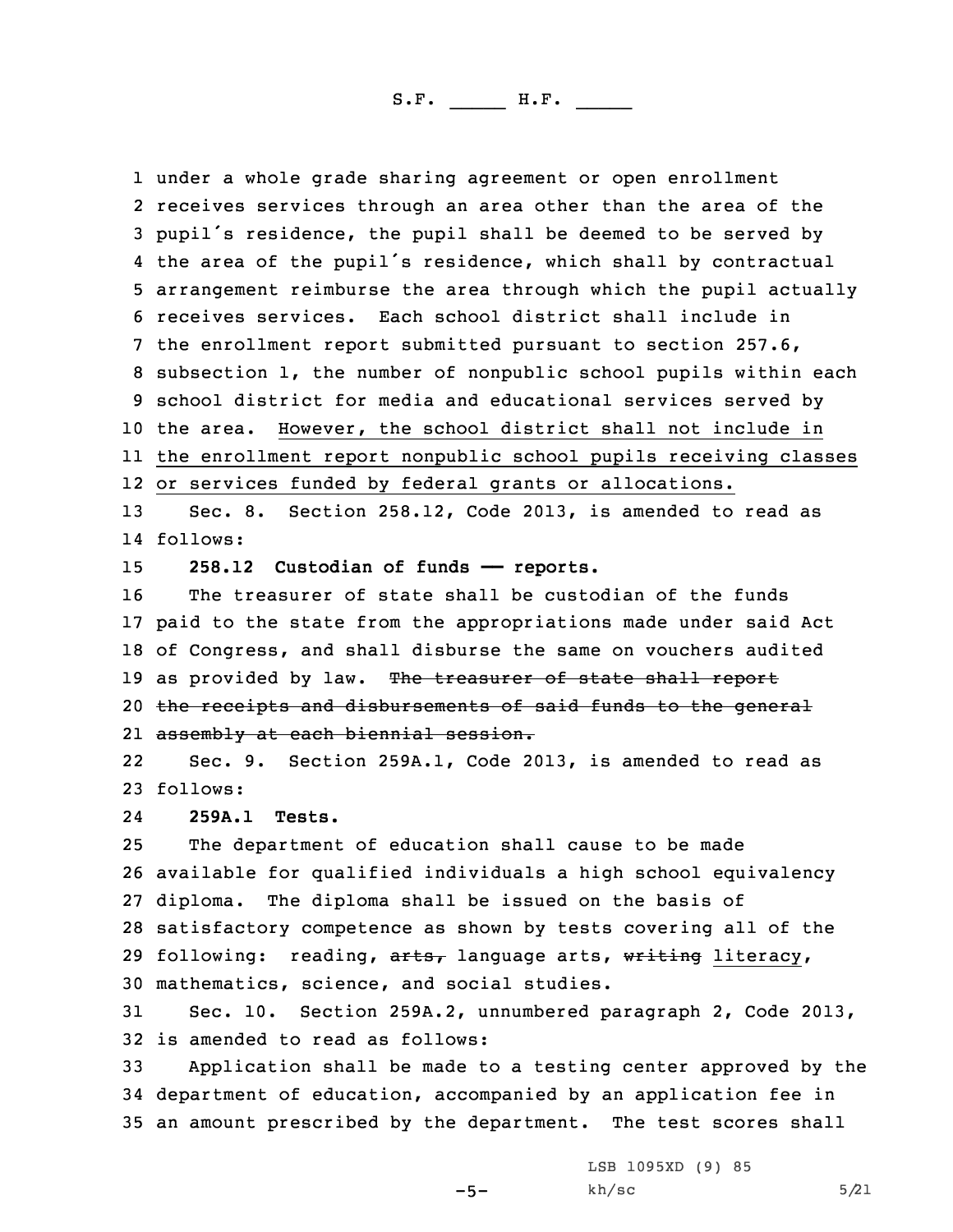1 be forwarded by the <del>testing center</del> scorer of the test to the 2 department.

3 Sec. 11. Section 273.3, subsection 12, Code 2013, is amended 4 to read as follows:

 12. Prepare an annual budget estimating income and expenditures for programs and services as provided in sections 273.1, 273.2, this section, sections 273.4 to 273.9, and chapter 256B within the limits of funds provided under section 256B.9 and chapter 257. The board shall give notice of <sup>a</sup> public hearing on the proposed budget by publication in an official county newspaper in each county in the territory of the area education agency in which the principal place of business of <sup>a</sup> school district that is <sup>a</sup> part of the area education agency is located. The notice shall specify the date, which shall be not later than March 1 of each year, the time, and the location of the public hearing. The proposed budget as approved by the board shall then be submitted to the state board of education, on forms provided by the department, no later than March 15 preceding the next fiscal year for approval. The state board shall review the proposed budget of 21 each area education agency and shall before <del>April</del> May 1, either grant approval or return the budget without approval with comments of the state board included. An unapproved budget shall be resubmitted to the state board for final approval not 25 later than April May 15. For the fiscal year beginning July  $\pm$ , 1999, and each succeeding fiscal year, the The state board shall give final approval only to budgets submitted by area education agencies accredited by the state board or that have been given conditional accreditation by the state board. Sec. 12. Section 273.13, Code 2013, is amended to read as

31 follows:

32 **273.13 Administrative expenditures.**

33 During the budget year beginning July 1, 1989, and the 34 three succeeding budget years, the board of directors of 35 an area education agency in which the The administrative

> LSB 1095XD (9) 85  $kh/\text{sc}$  6/21

-6-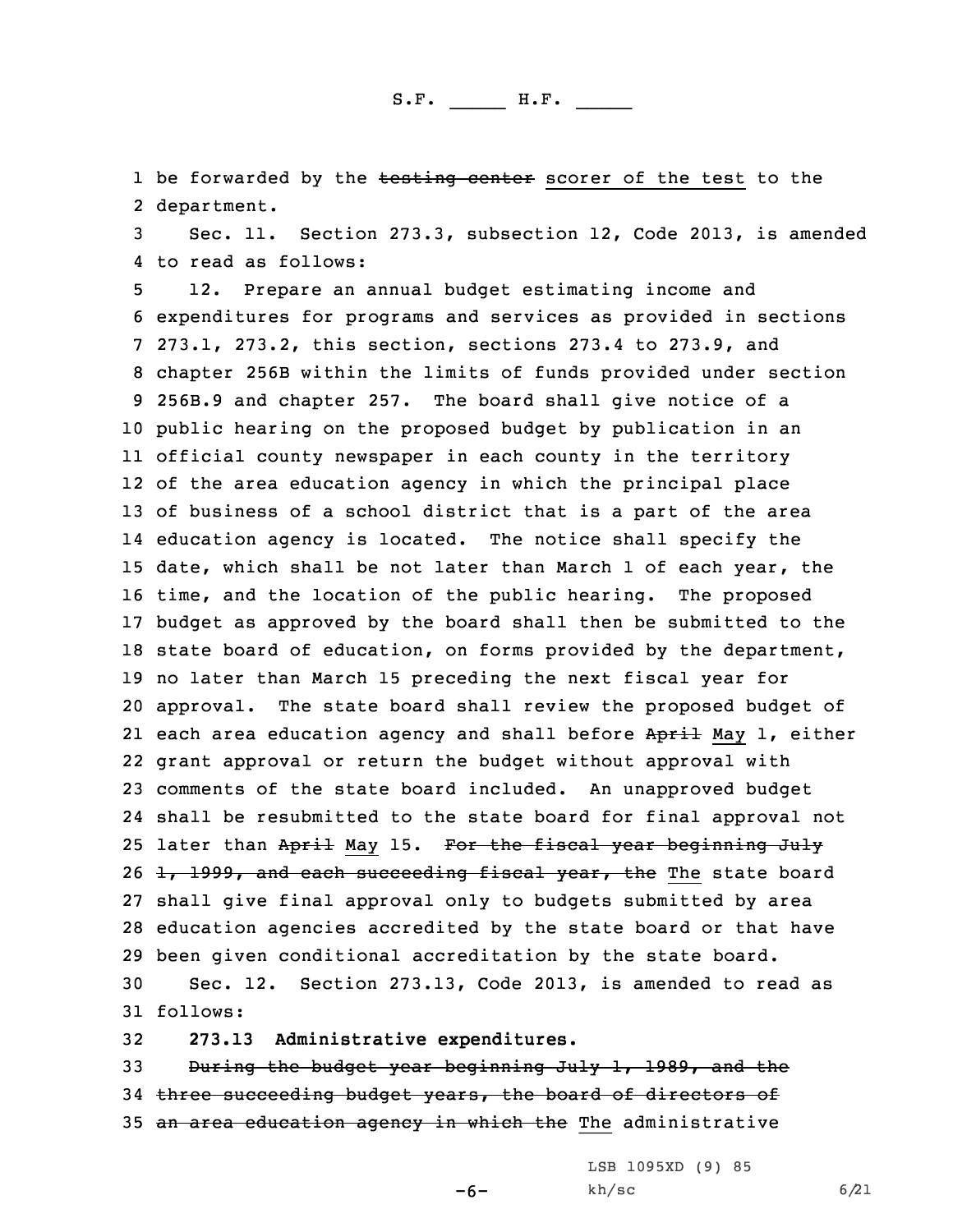1 expenditures as a percent of the an area education agency's 2 <del>operating</del> general fund for a base year shall not exceed five percent shall reduce its administrative expenditures to five percent of the area education agency's operating fund. During each of the four years, the board of directors shall reduce administrative expenditures by twenty-five percent of the reduction in administrative expenditure required by this section. Thereafter, the administrative expenditures shall 9 not exceed five percent of the operating fund. Annually, the board of directors shall certify to the department of education the amounts of the area education agency's expenditures and 12 its <del>operating</del> general fund. For the purposes of this section, *"base year"* and *"budget year"* mean means the same as defined in section 442.6, Code 1989, and section 257.2, and *"administrative expenditures"* means expenditures for executive administration. Sec. 13. Section 273.23, subsection 5, Code 2013, is amended to read as follows:

 5. The initial board, or new board if established in time under subsection 3, of the newly formed agency shall prepare an annual budget estimating income and expenditures for programs and services as provided in sections 273.1 through 273.9 and chapter 256B within the limits of funds provided under section 256B.9 and chapter 257. The board shall give notice of <sup>a</sup> public hearing on the proposed budget by publication in an official county newspaper in each county in the territory of the area education agency in which the principal place of business of <sup>a</sup> school district that is <sup>a</sup> part of the area education agency is located. The notice shall specify the date, which shall not be later than March 1, the time, and the location of the public hearing. The proposed budget as approved by the board shall be submitted to the state board, on forms provided by the department, no later than March 15 for approval. The state board shall review the proposed budget of the newly formed area education agency and shall, 35 before April May 1, either grant approval or return the budget

 $-7-$ 

LSB 1095XD (9) 85  $kh/sec$  7/21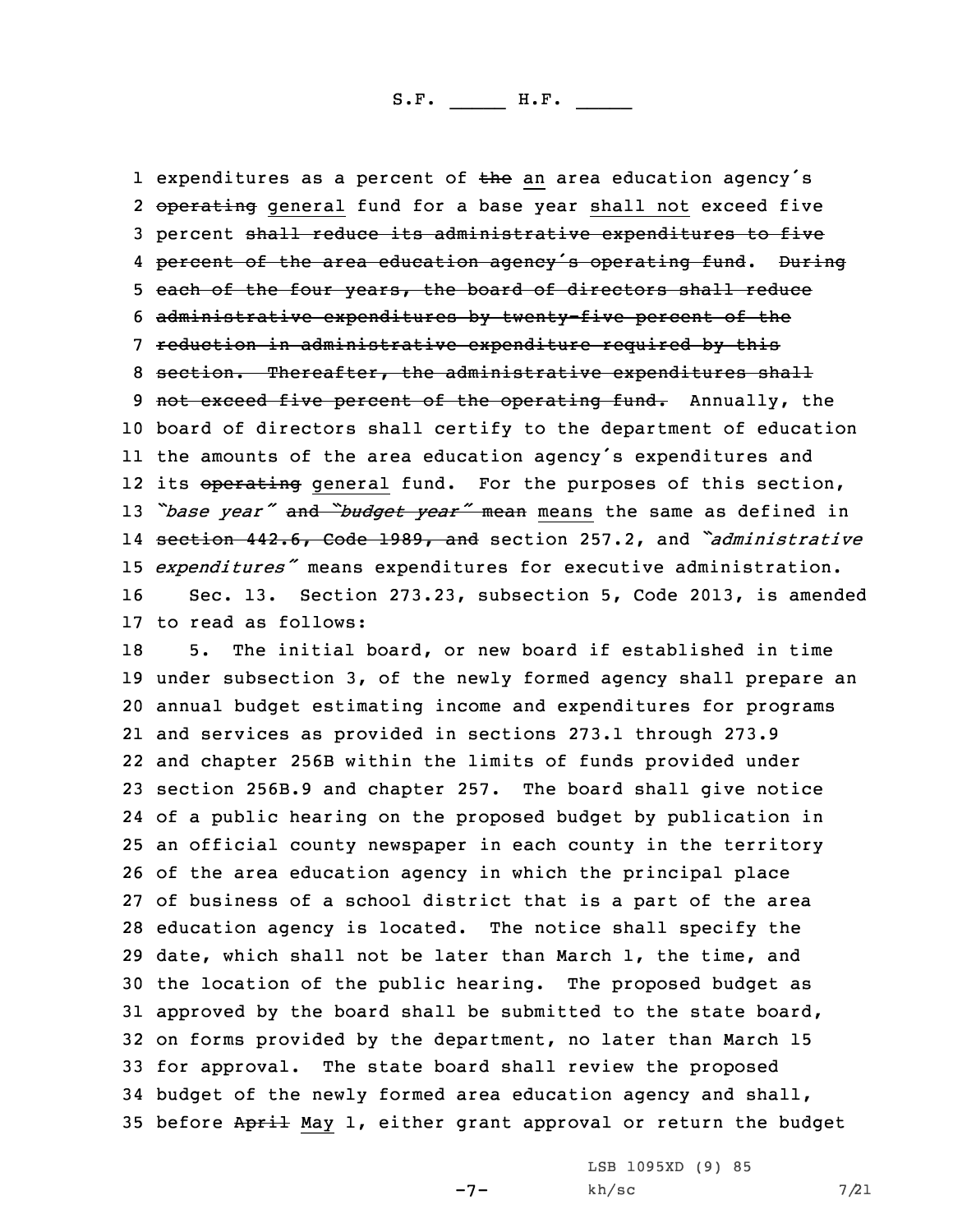without approval with comments of the state board included. An unapproved budget shall be resubmitted to the state board for 3 final approval not later than April May 15. The state board shall give final approval only to budgets submitted by area education agencies accredited by the state board or that have been given conditional accreditation by the state board.

7 Sec. 14. Section 275.23A, subsection 2, Code 2013, is 8 amended to read as follows:

 2. Following each federal decennial census the school board shall determine whether the existing director district boundaries meet the standards in subsection 1 according to the most recent federal decennial census. In addition to the authority granted to voters to change the number of directors or method of election as provided in sections 275.35, 275.36, and 278.1, the board of directors of <sup>a</sup> school district may, following <sup>a</sup> federal decennial census, by resolution and in accordance with this section, authorize <sup>a</sup> change in the method of election as set forth in section 275.12, subsection 2, or <sup>a</sup> change to either five or seven directors after the board conducts <sup>a</sup> hearing on the resolution. If the board proposes to change the number of directors from seven to five directors, the resolution shall include <sup>a</sup> plan for reducing the number of directors. If the board proposes to increase the number of directors to seven directors, two directors shall be added according to the procedure described in section 277.23, subsection 2. If necessary, the board of directors shall redraw the director district boundaries. The director district boundaries shall be described in the resolution adopted by the school board. The resolution shall be adopted no earlier than November 15 of the second year immediately following the year in which the federal decennial census is taken nor later 32 than May 15 of the second third year immediately following the year in which the federal decennial census is taken. <sup>A</sup> copy of the plan shall be filed with the area education agency administrator of the area education agency in which the

-8-

LSB 1095XD (9) 85  $kh/sec$  8/21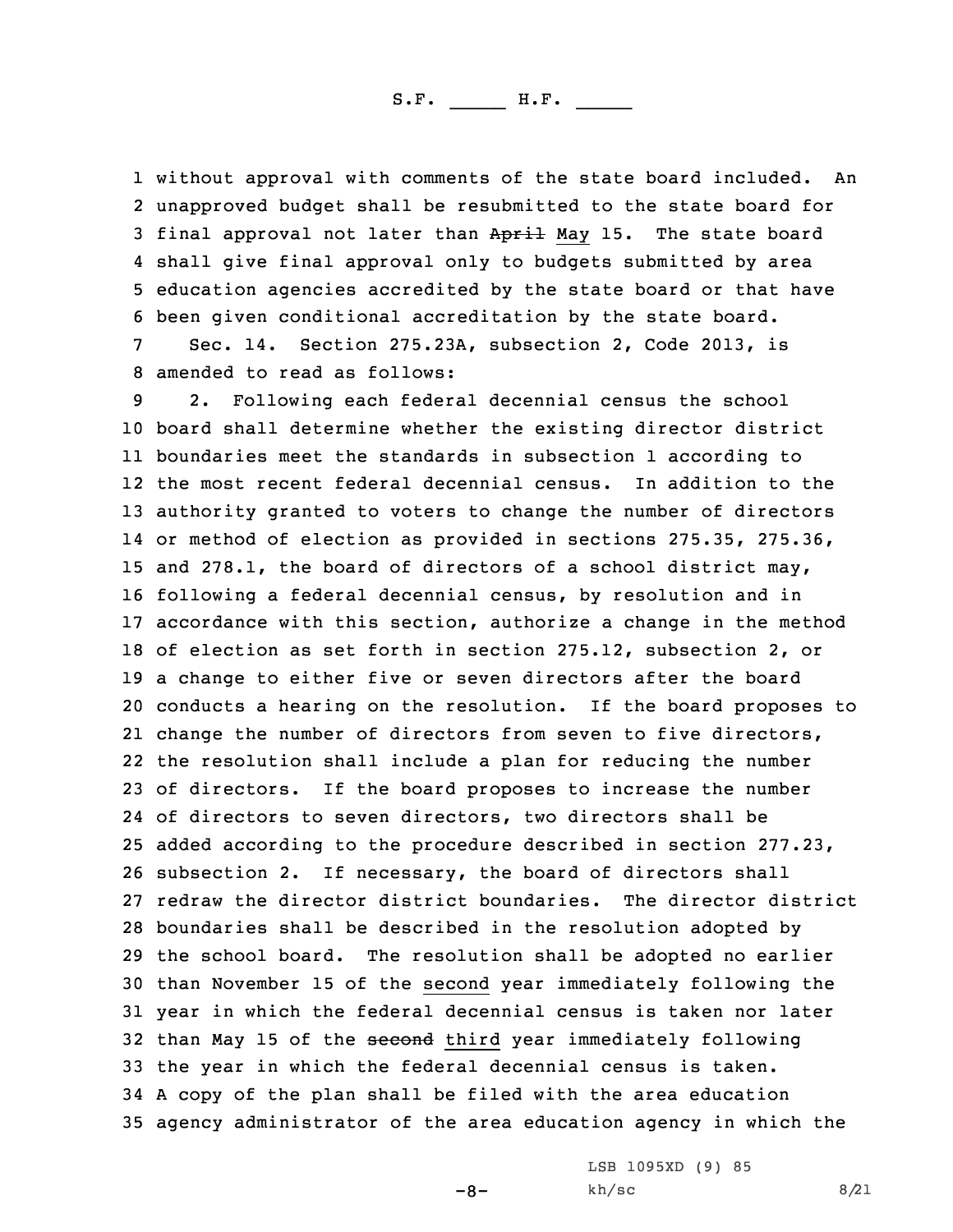school's electors reside. If the board does not provide for an election as provided in sections 275.35, 275.36, and 278.1 and adopts <sup>a</sup> resolution to change the number of directors or method of election in accordance with this subsection, the district shall change the number of directors or method of election as provided unless, within twenty-eight days following the action of the board, the secretary of the board receives <sup>a</sup> petition containing the required number of signatures, asking that an election be called to approve or disapprove the action of the board in adopting the resolution. The petition must be signed by eligible electors equal in number to not less than one hundred or thirty percent of the number of voters at the last preceding regular school election, whichever is greater. The board shall either rescind its action or direct the county commissioner of elections to submit the question to the registered voters of the school district at an election held on <sup>a</sup> date specified in section 39.2, subsection 4, paragraph *"c"*. If <sup>a</sup> majority of those voting on the question at the election favors disapproval of the action of the board, the district shall not change the number of directors or method of election. If <sup>a</sup> majority of those voting on the question does not favor disapproval of the action, the board shall certify the results of the election to the department of management and the district shall change the number of directors or method of election as provided in this subsection. At the expiration of the twenty-eight-day period, if no petition is filed, the board shall certify its action to the department of management and the district shall change the number of directors or method of election as provided in this subsection.

30 Sec. 15. Section 278.1, subsection 1, paragraph e, Code 31 2013, is amended to read as follows:

32 *e.* Direct the transfer of any surplus in the debt service 33 fund, physical plant and equipment levy fund $<sub>\tau</sub>$  or other capital</sub> 34 projects project funds, or public education and recreation levy 35 fund to the general fund.

 $-9-$ 

LSB 1095XD (9) 85  $kh/\text{sc}$  9/21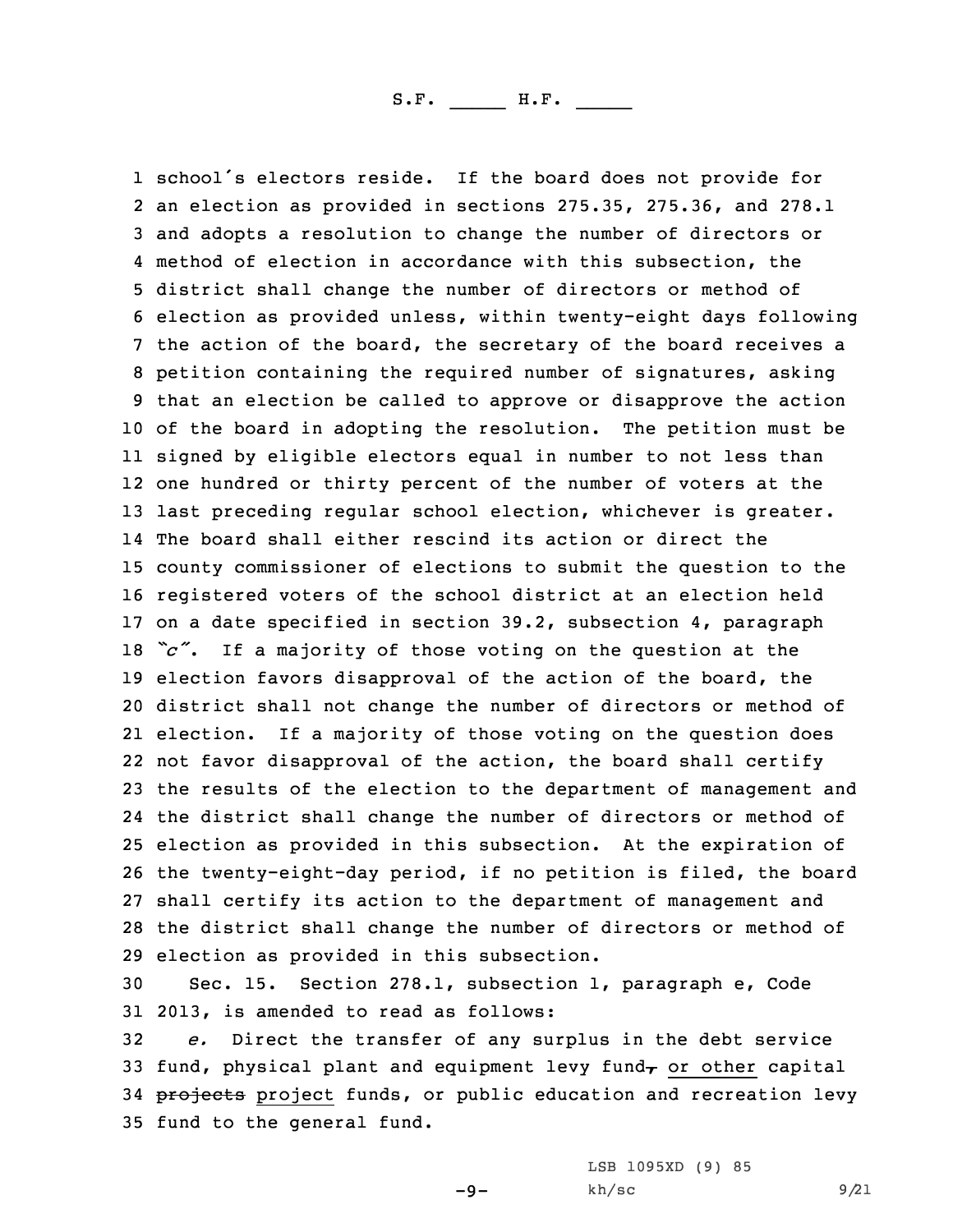1 Sec. 16. Section 279.30, Code 2013, is amended to read as 2 follows:

3 **279.30 Exceptions.**

4 Each payment must be made payable to the person entitled to receive the money or deposited directly into an account at <sup>a</sup> financial institution, as defined in section 527.2, specified by the person entitled to receive the money. The board of directors of <sup>a</sup> school district or an area education agency may by resolution authorize the secretary, upon approval of the superintendent or designee, or administrator, in the case of an area education agency, to issue payments when the board of directors is not in session in payment of reasonable and necessary expenses, but only upon verified bills filed with the secretary or administrator, and for the payment of salaries pursuant to the terms of <sup>a</sup> written contract. Each payment must be made payable only to the person performing the service or presenting the verified bill, and must state the purpose for which the payment is issued. All bills and salaries for which payments are issued prior to audit and allowance by the board must be passed upon by the board of directors at the next meeting and be entered in the regular minutes of the secretary. 22 Sec. 17. Section 279.42, Code 2013, is amended to read as 23 follows:

24**279.42 Gifts to schools.**

25 The board of directors of a school district which that 26 receives funds through gifts, devises, and bequests a gift, 27 devise, or bequest shall deposit these the funds in a trust 28 and fund, permanent fund, or agency fund and shall use them 29 the funds in accordance with the terms of the gift, devise, or 30 bequest.

31 Sec. 18. Section 279.45, Code 2013, is amended to read as 32 follows:

33 **279.45 Administrative expenditures.**

34 For the budget year beginning July 1, 1989, and each of 35 the following three budget years, the board of directors of a

LSB 1095XD (9) 85

-10-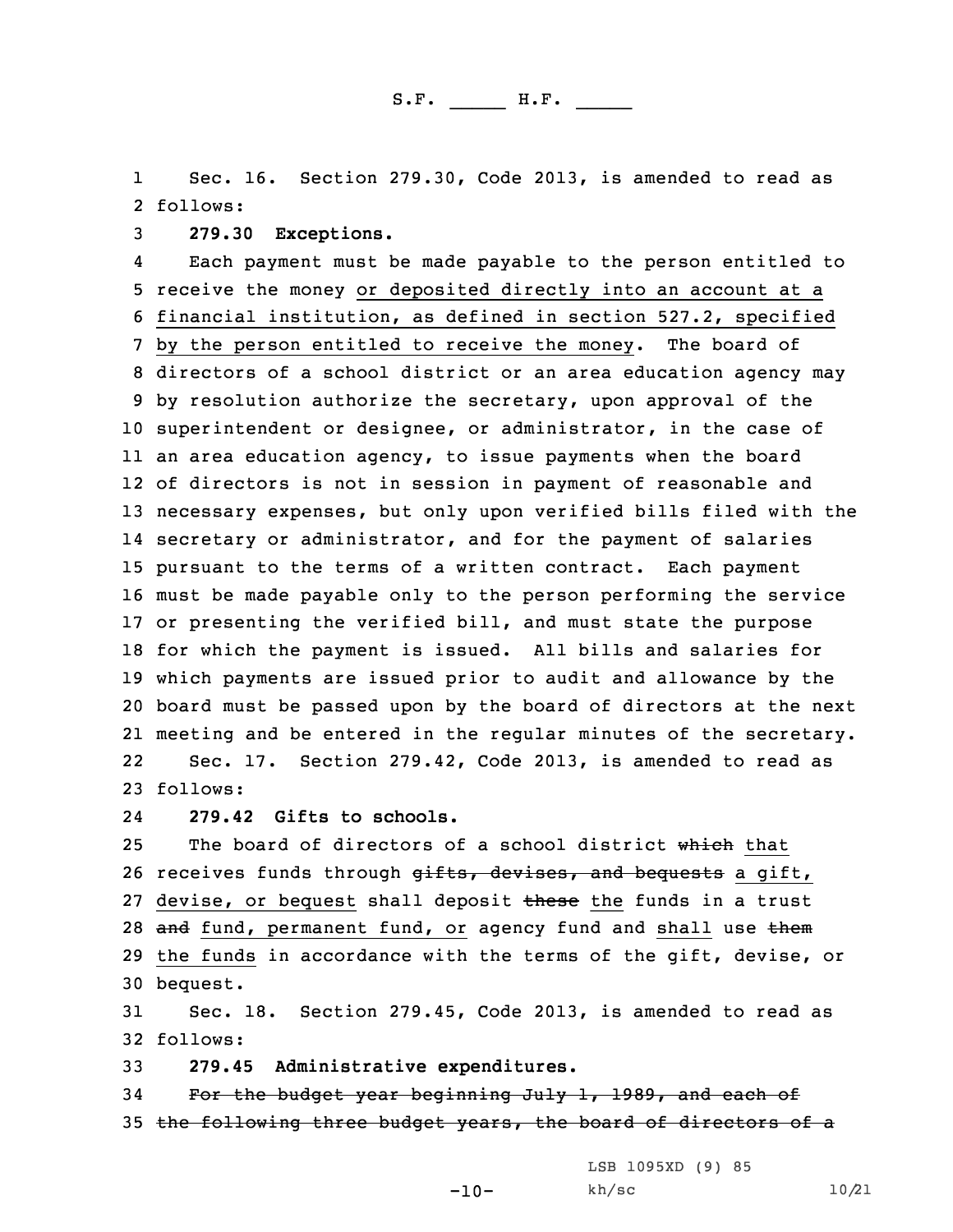1 <del>school district in which the</del> The administrative expenditures 2 as a percent of the a school district's operating general fund 3 for a base year shall not exceed five percent, shall reduce its 4 administrative expenditures so that they are one-half percent <sup>5</sup> less as <sup>a</sup> percent of the school district's operating fund than 6 they were for the base year. However, <sup>a</sup> school district is 7 not required to reduce its administrative expenditures below 8 five percent of its operating fund. Thereafter, a school 9 district shall not increase the percent of its administrative 10 expenditures compared to its operating fund. Annually, 11 the board of directors shall certify to the department of 12 education the amounts of the school district's administrative 13 expenditures and its operating general fund. For the purposes 14 of this section, *"base year"* and *"budget year"* mean means 15 the same as defined in section 442.6, Code 1989, and section <sup>16</sup> 257.2, and *"administrative expenditures"* means expenditures for 17 executive administration.

18 Sec. 19. Section 282.10, subsection 4, Code 2013, is amended 19 to read as follows:

 4. <sup>A</sup> whole grade sharing agreement shall be signed by the boards of the districts involved in the agreement not later than February 1 of the school year preceding the school year for which the agreement is to take effect. The boards of the districts shall negotiate as part of the new or existing 25 agreement the disposition of teacher quality funding provided under chapter 284.

27 Sec. 20. Section 282.20, unnumbered paragraph 3, Code 2013, 28 is amended to read as follows:

29 On or before February 15 and June July 15 of each year the secretary of the creditor district shall deliver to the secretary of the debtor district an itemized statement of such tuition fees.

33 Sec. 21. Section 291.1, Code 2013, is amended to read as 34 follows:

35 **291.1 President —— duties.**

LSB 1095XD (9) 85 kh/sc 11/21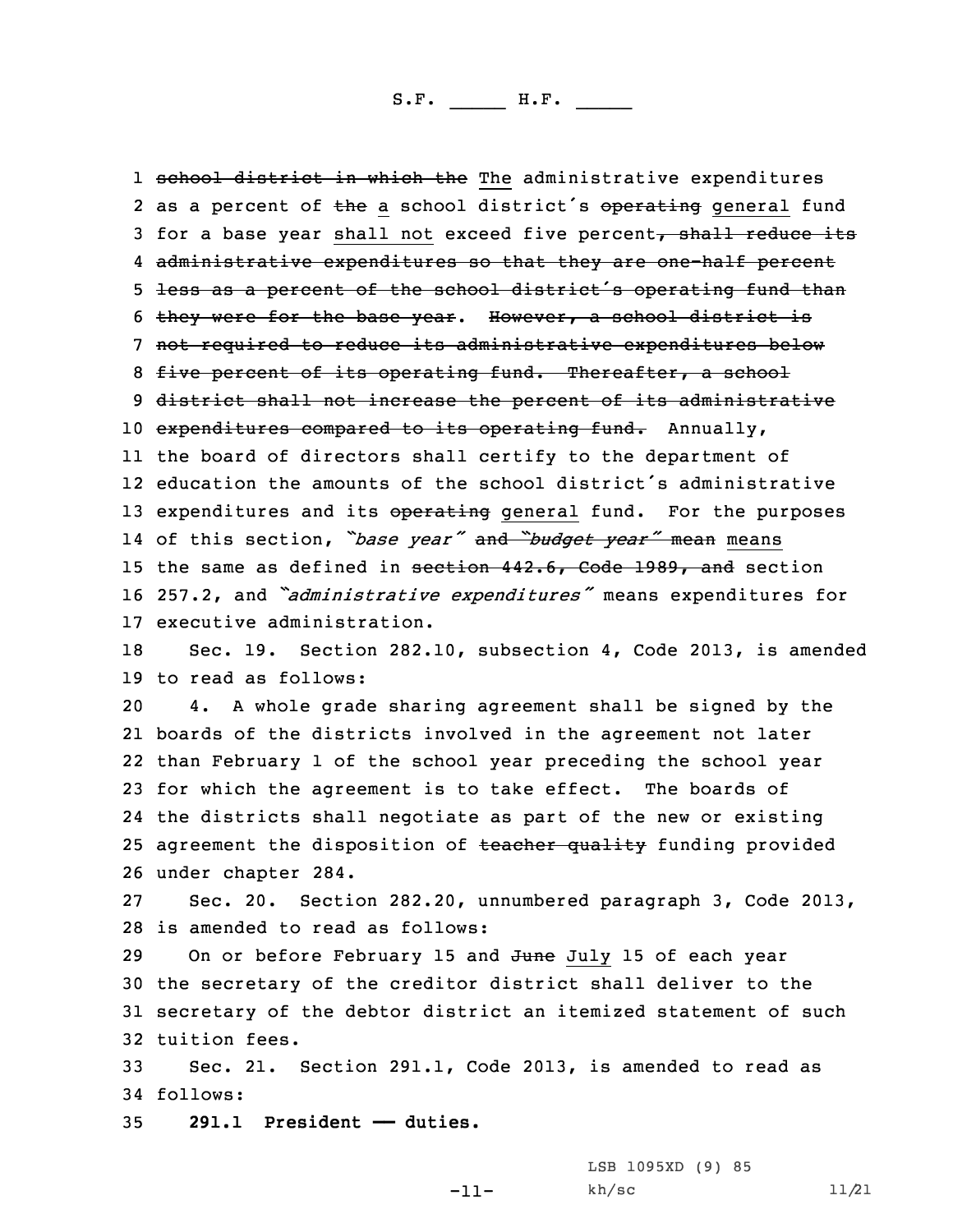1 The president of the board of directors shall preside at 2 all of its meetings, sign all contracts made by the board, and 3 appear in on behalf of the corporation in all actions brought 4 by or against it, unless individually <sup>a</sup> party, in which case 5 this duty shall be performed by the secretary. The president <sup>6</sup> or the president's designee shall sign, using an original or 7 facsimile signature, all school district warrants payments 8 drawn and authorize electronic funds transfers as provided by 9 law. The board of directors, by resolution, may designate an 10 individual, who shall not be the secretary, to sign warrants 11 payments or authorize electronic funds transfers on behalf of 12 the president.

13 Sec. 22. Section 291.6, subsection 3, Code 2013, is amended 14 by striking the subsection and inserting in lieu thereof the 15 following:

 3. *Accounting records.* Keep an accurate accounting record of each payment or electronic funds transfer from each fund which shall be provided monthly to the board of directors. The secretary of the creditor district shall prepare and deliver to debtor districts an itemized statement of tuition fees charged in accordance with sections 275.55A and 282.11, and section 282.24, subsection 1.

23 Sec. 23. Section 291.6, subsection 4, Code 2013, is amended 24 to read as follows:

25 4. *Claims.* Keep an accurate account accounting of all 26 expenses incurred by the corporation, and present the same to 27 the board for audit and payment.

28 Sec. 24. Section 291.7, Code 2013, is amended to read as 29 follows:

 **291.7 Monthly receipts, disbursements, and balances.** The secretary of each district shall file monthly with the board of directors <sup>a</sup> complete statement of all receipts and 33 disbursements from the various funds each individual fund during the preceding month, and also the balance remaining on 35 hand in the various funds each individual fund at the close of

-12-

LSB 1095XD (9) 85 kh/sc 12/21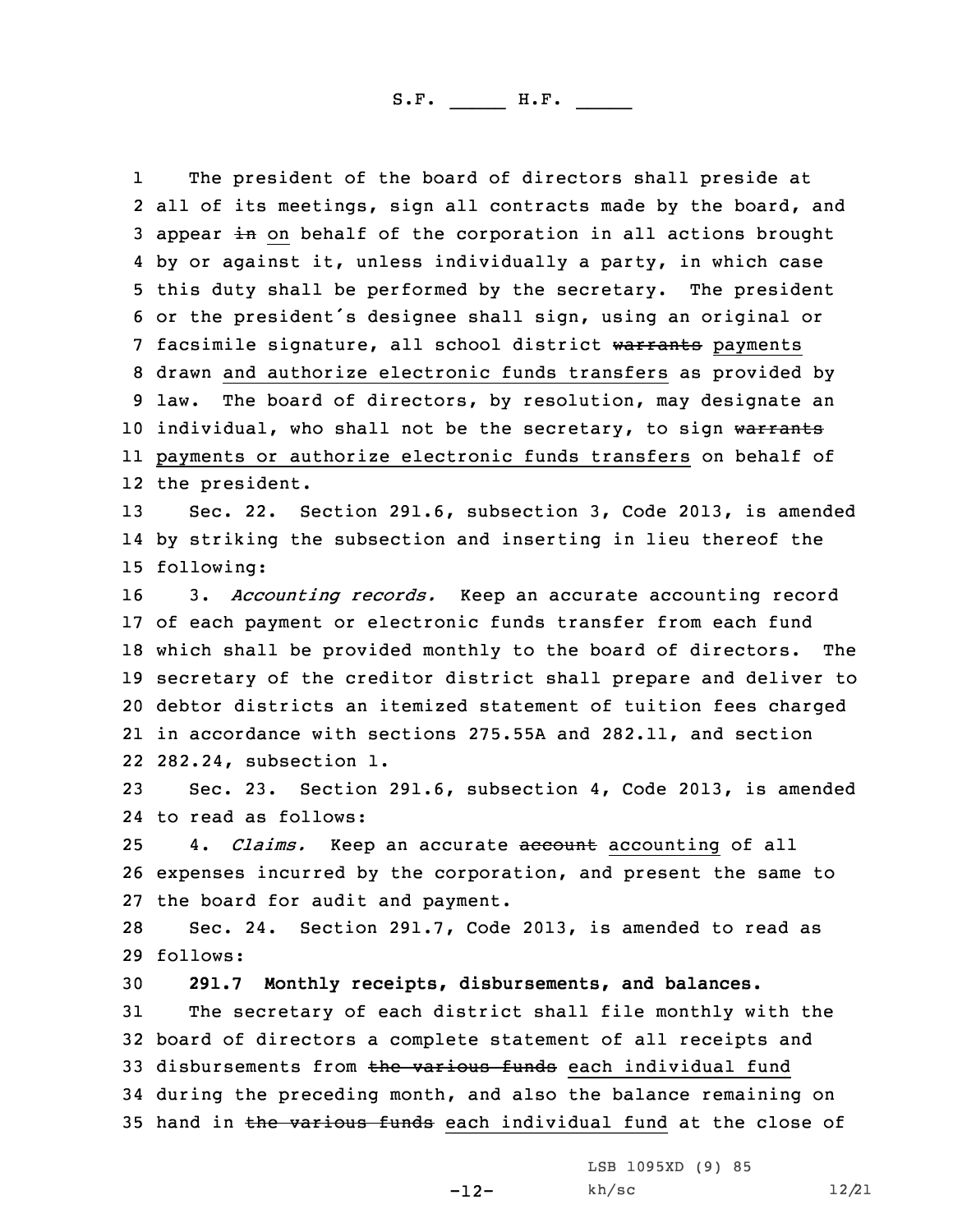1 the period covered by the statement, which monthly statements 2 shall be open to public inspection.

3 Sec. 25. Section 291.8, Code 2013, is amended by striking 4 the section and inserting in lieu thereof the following:

5 **291.8 Payments and electronic funds transfers.**

 The secretary shall make each authorized payment, countersign using an original or facsimile signature, and maintain accounting records of the payments or electronic funds transfers, showing the number, date, payee, originating fund, the purpose, and the amount, and shall provide to the board at each regular annual meeting <sup>a</sup> copy of the accounting records maintained by the secretary.

13 Sec. 26. Section 291.12, Code 2013, is amended to read as 14 follows:

15 **291.12 Duties of treasurer —— payment of warrants receipts** 16 **and expenditures.**

17 The treasurer shall receive all moneys belonging to the 18 corporation, pay the same out only upon the order of the 19 president countersigned by the secretary, keeping and shall 20 keep an accurate account accounting record of all receipts 21 and expenditures <del>in a book provided for that purpose</del>. The 22 treasurer shall register all <del>orders drawn</del> payments and 23 electronic funds transfers made and reported to the treasurer 24 by the secretary, showing the number, date, to whom drawn, the 25 fund upon from which drawn each payment and transfer was made, 26 the purpose and amount.

27 Sec. 27. Section 291.14, Code 2013, is amended to read as 28 follows:

29 **291.14 Financial statement.**

30 The treasurer shall render <sup>a</sup> statement of the finances of the <sup>31</sup> corporation whenever required by the board, and the treasurer's 32 books accounting records shall always be open for inspection.

33 Sec. 28. Section 298.2, subsections 1 and 5, Code 2013, are 34 amended to read as follows:

-13-

35 1. <sup>A</sup> physical plant and equipment levy of not exceeding

LSB 1095XD (9) 85 kh/sc 13/21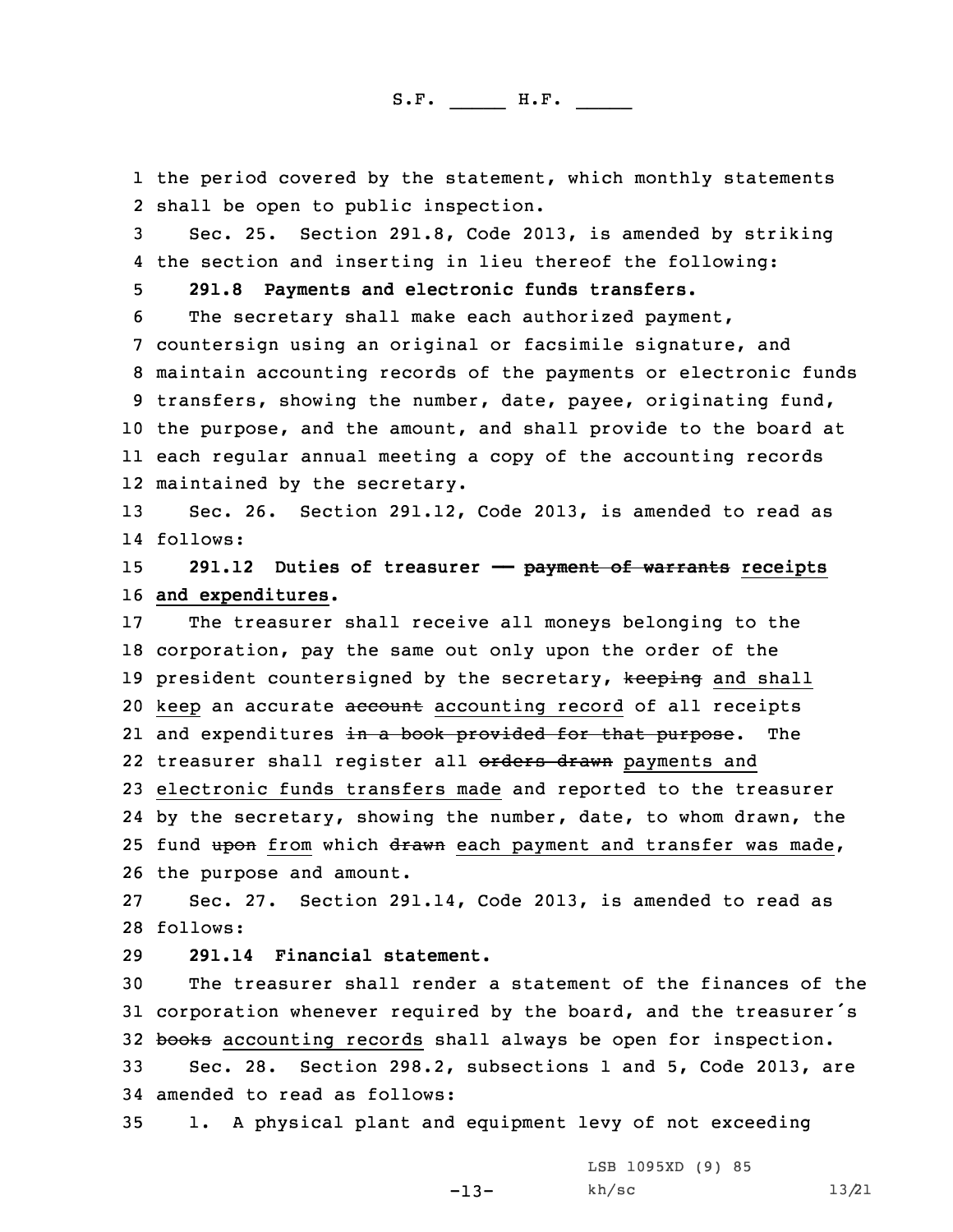one dollar and sixty-seven cents per thousand dollars of assessed valuation in the district is established except as otherwise provided in this subsection. The physical plant and equipment levy consists of the regular physical plant and equipment levy of not exceeding thirty-three cents per thousand dollars of assessed valuation in the district and <sup>a</sup> voter-approved physical plant and equipment levy of not exceeding one dollar and thirty-four cents per thousand dollars of assessed valuation in the district. However, the voter-approved physical plant and equipment levy may consist of <sup>a</sup> combination of <sup>a</sup> physical plant and equipment property tax levy and <sup>a</sup> physical plant and equipment income surtax as provided in subsection 4 with the maximum amount levied and imposed limited to an amount that could be raised by <sup>a</sup> 15 one dollar and thirty-four cent property tax levy. The levy 16 <del>limitations of this subsection are subject to subsection 6.</del> 5. *a.* The proposition to levy the voter-approved physical plant and equipment levy is not affected by <sup>a</sup> change in the boundaries of the school district, except as otherwise provided in this section. If each school district involved in <sup>a</sup> school reorganization under chapter 275 has adopted 22 the voter-approved physical plant and equipment levy or the sixty-seven and one-half cents per thousand dollars of assessed value schoolhouse levy under section 278.1, subsection 7, 25 Code 1989, prior to July 1, 1991, and if the voters have not voted upon the proposition to levy the voter-approved physical plant and equipment levy in the reorganized district, the 28 existing voter-approved physical plant and equipment levy or 29 the existing schoolhouse levy, as applicable, is in effect for the reorganized district for the least amount and the shortest time for which it is in effect in any of the districts. *b.* Authorized levies An authorized levy for the period of 33 time approved are is not affected as a result of a failure of a proposition proposed to expand the purposes for which the funds may be expended.

 $-14-$ 

LSB 1095XD (9) 85 kh/sc 14/21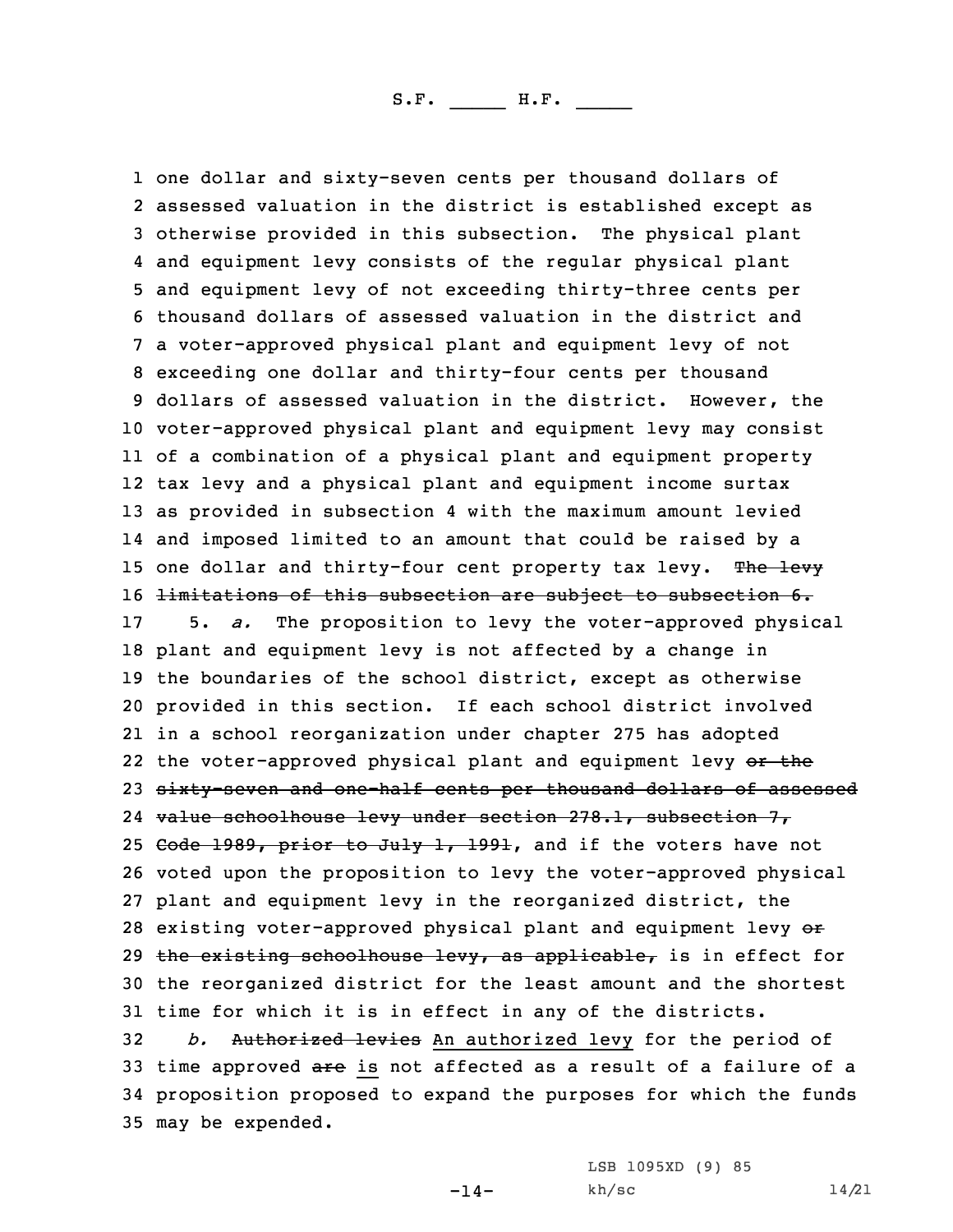1 Sec. 29. Section 298.2, subsection 6, Code 2013, is amended 2 by striking the subsection.

3 Sec. 30. Section 298.3, subsection 1, Code 2013, is amended 4 by adding the following new paragraph:

 NEW PARAGRAPH. *n.* The purchase, lease, or lease-purchase of desks, furniture, or fixtures exceeding five hundred dollars in value per purchase, lease, or lease-purchase transaction. Each transaction may include multiple desk, furniture, or fixture 9 units.

10 Sec. 31. Section 298A.4, Code 2013, is amended to read as 11 follows:

12**298A.4 Physical plant and equipment levy fund.**

13 The physical plant and equipment levy fund is a special 14 <del>revenue</del> capital project fund. A physical plant and equipment 15 levy fund must be established in any school corporation which 16 levies the tax authorized, whether regular or voter-approved, 17 under section 298.2.

18 Sec. 32. Section 298A.9, Code 2013, is amended to read as 19 follows:

20 **298A.9 Capital project funds.**

21 <sup>A</sup> capital project fund must be established in any school corporation which issues bonds or other authorized indebtedness for capital projects or which initiates <sup>a</sup> capital project, or which receives grants or other funds for capital projects. Boards are authorized to establish more than one capital project fund as necessary. Any balance remaining in <sup>a</sup> capital project fund after the capital project is completed may be retained for future capital projects in accordance with the original purpose of the bond issue or voter-approved levy; or may be transferred, by board resolution, to the debt service fund, to the physical plant and equipment levy fund or another 32 capital project fund, or other to the fund from which the surplus originated; or transferred to the general fund in accordance with section 278.1, subsection 1, paragraph *"e"*. Sec. 33. Section 298A.13, Code 2013, is amended to read as

 $-15-$ 

LSB 1095XD (9) 85 kh/sc 15/21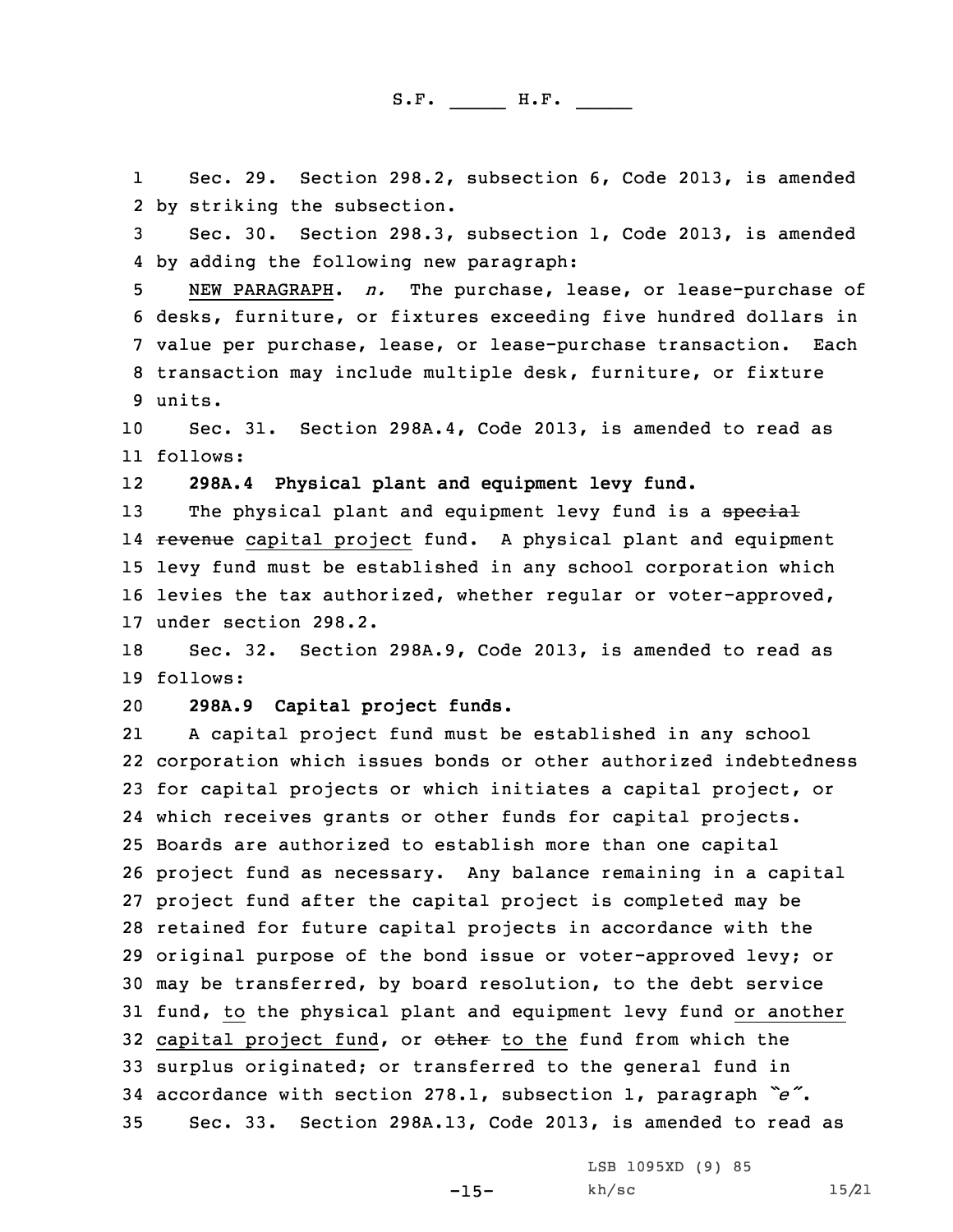1 follows:

## 2**298A.13 Trust, permanent, or agency funds.**

 Trust, permanent, or agency funds shall be established by any school corporation to account for gifts it receives to be used for <sup>a</sup> particular purpose or to account for money and property received and administered by the district as trustee or custodian or in the capacity of an agent. Boards may 8 establish trust and, permanent, or agency funds as necessary. Sec. 34. Section 321.375, subsection 2, Code 2013, is

10 amended to read as follows:

11 2. Prior to hiring an applicant for <sup>a</sup> school bus driver position, including <sup>a</sup> contract position, an employer shall have access to and shall review the information in the Iowa court information system available to the general public, the sex offender registry information under section 692A.121 available to the general public, the central registry for child abuse information established under section 235A.14, and the central registry for dependent adult abuse information established under section 235B.5 for information regarding the applicant. 20 An employer shall follow the same procedure every five years upon the renewal of an employee's or contract employee's school bus driver's license issued by the department of transportation valid for the operation of <sup>a</sup> school bus. An employer shall pay for the cost of the registry checks conducted pursuant to this subsection. An employer shall maintain documentation demonstrating compliance with this subsection.

27 Sec. 35. Section 423F.3, subsection 1, paragraph d, Code 28 2013, is amended by striking the paragraph.

29 Sec. 36. REPEAL. Sections 256.20, 256.21, 256.22, 256.23, 30 256.38, 297.35, and 298A.5, Code 2013, are repealed.

31 Sec. 37. APPLICABILITY. The following provision or 32 provisions of this Act apply to school budget years beginning 33 on or after July 1, 2013:

 $-16-$ 

34 1. The section of this Act amending section 298.3, 35 subsection 1.

> LSB 1095XD (9) 85 kh/sc 16/21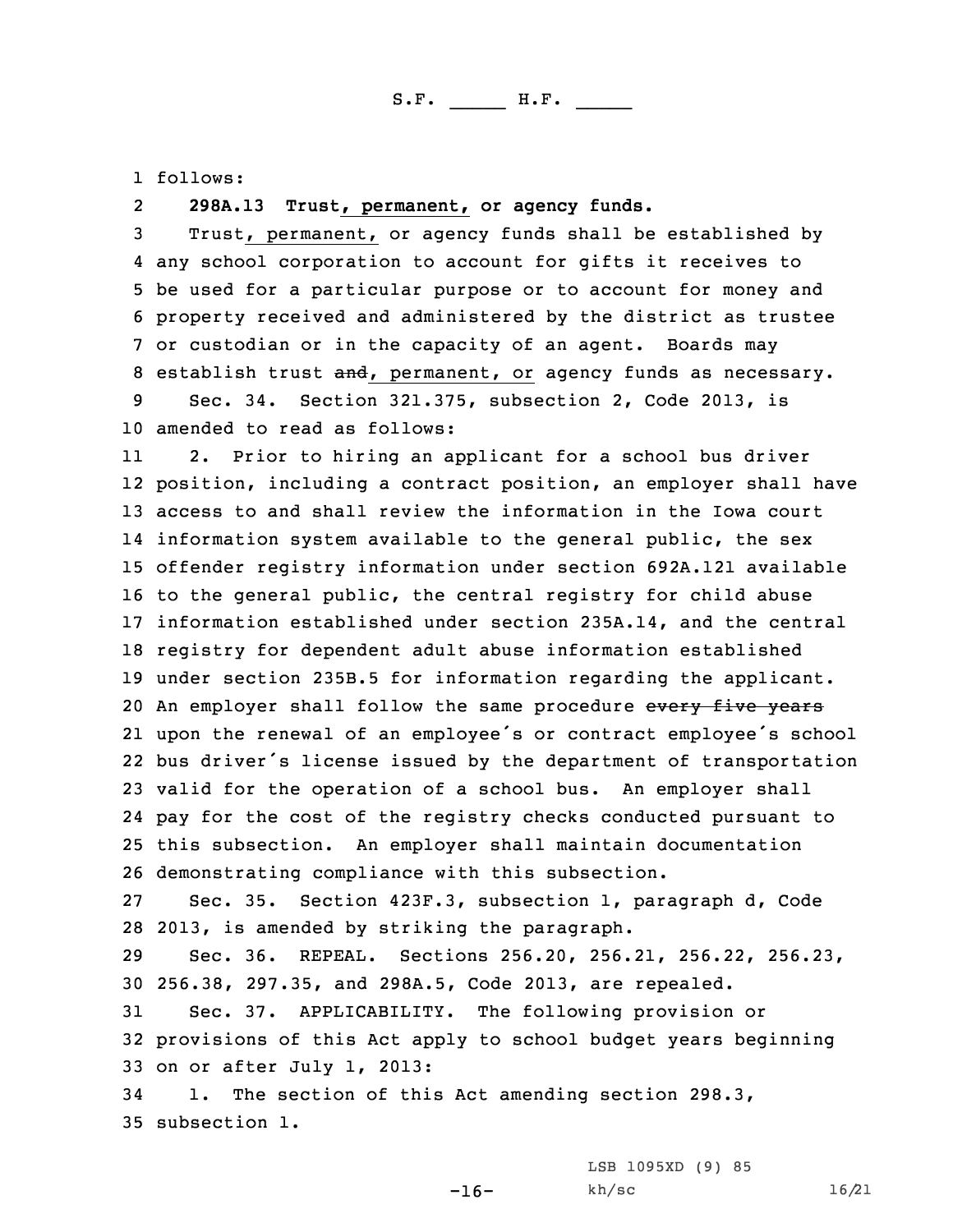## EXPLANATION

2 This bill makes various changes to Code provisions relating 3 to education as follows:

1

4 STUDENT STATE BOARD OF EDUCATION MEMBER. Code section 256.5A is amended to increase the term of the nonvoting student member of the state board of education from one year to two years, and provides that the student must be enrolled in grade 10 when applying for the appointment. Currently, <sup>a</sup> student may be enrolled in grade 10 or 11 at the time the student applies. AMERICAN INDIAN EDUCATION EXPENSES. Code section 256.30 provides for the distribution and administration of moneys to pay the expense of educating American Indian children residing in the Sac and Fox Indian settlement. The bill eliminates language that requires the tribal council to submit an annual report and other reports as required to the department of education on the expenditure of the moneys, and eliminates language that requires the department of education to certify compliance before the department of management can approve allotment of the moneys.

 ACCREDITED NONPUBLIC SCHOOL PUPIL ENROLLMENT. Code section 257.6 is amended to specify that dual enrolled pupils in grades 9 through 12 and accredited nonpublic school pupils enrolled part-time in <sup>a</sup> school district are eligible to be counted proportionally as shared-time or part-time pupils in <sup>a</sup> school district's enrollment, but accredited nonpublic pupils receiving classes or services funded by federal grants or allocations are not eligible to be counted in <sup>a</sup> school district's enrollment. The bill makes <sup>a</sup> corresponding change to the definition of "enrollment served" in Code section 257.37, subsection 4.

 VOCATIONAL EDUCATION REPORT. The bill amends Code section 258.12 to eliminate <sup>a</sup> provision that requires the treasurer of state to annually report to the general assembly the receipts and disbursements of the funds paid to the state under the federal Carl D. Perkins Vocational and Technical Education Act

-17-

LSB 1095XD (9) 85 kh/sc 17/21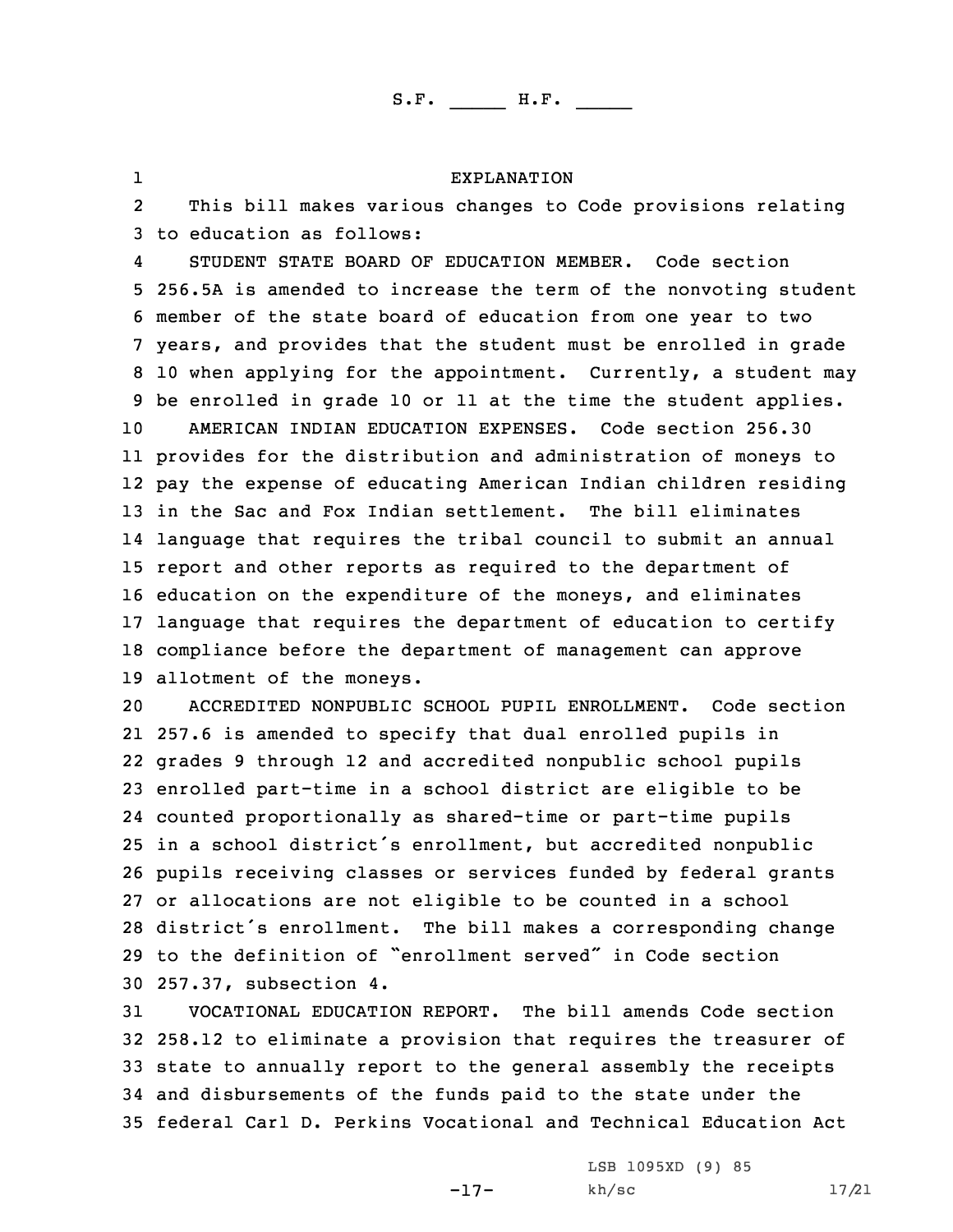1 of 1998.

2 HIGH SCHOOL EQUIVALENCY DIPLOMAS. The bill amends Code sections 259A.1 and 259A.2 to change subjects covered by high school equivalency diploma tests by eliminating arts and writing and adding literacy, and to require the test scorer, rather than the testing center, to forward test scores to the department.

 DISTRICT TO COMMUNITY COLLEGE INNOVATIVE SHARING PROJECT. The bill separates from language that provides for district-to-community college sharing and concurrent enrollment program requirements <sup>a</sup> provision assigning additional supplementary weighting for high school pupils who are enrolled in <sup>a</sup> class that uses an activities-based, project-based, and problem-based learning approach offered through <sup>a</sup> partnership with <sup>a</sup> nationally recognized nonprofit provider of rigorous and innovative science, technology, engineering, and mathematics curriculum for schools. The bill moves the language to <sup>a</sup> new subsection of Code section 257.11 and authorizes <sup>a</sup> school district to assign its resident pupils attending the class an additional weighting of the percentage of the pupil's school day during which the pupil attends such classes times seventy hundredths.

 SCHOOL BUDGET REVIEW COMMITTEE INTERNET SITE INFORMATION. Code section 257.31 is amended to eliminate <sup>a</sup> requirement that the school budget review committee specify on its internet site annually the reasons for its recommendations, and to add <sup>a</sup> requirement that the committee publish <sup>a</sup> summary of its decisions and recommendations issued during the most recent fiscal year.

 AEA BUDGET DEADLINES. Code sections 273.3 and 273.23 are amended to extend by one month the dates by which area education agency proposed budgets must be reviewed, approved, or returned by the state board and resubmitted to the state board if the first submission is not approved.

35 REDISTRICTING FOLLOWING FEDERAL DECENNIAL CENSUS. Code

-18-

LSB 1095XD (9) 85 kh/sc 18/21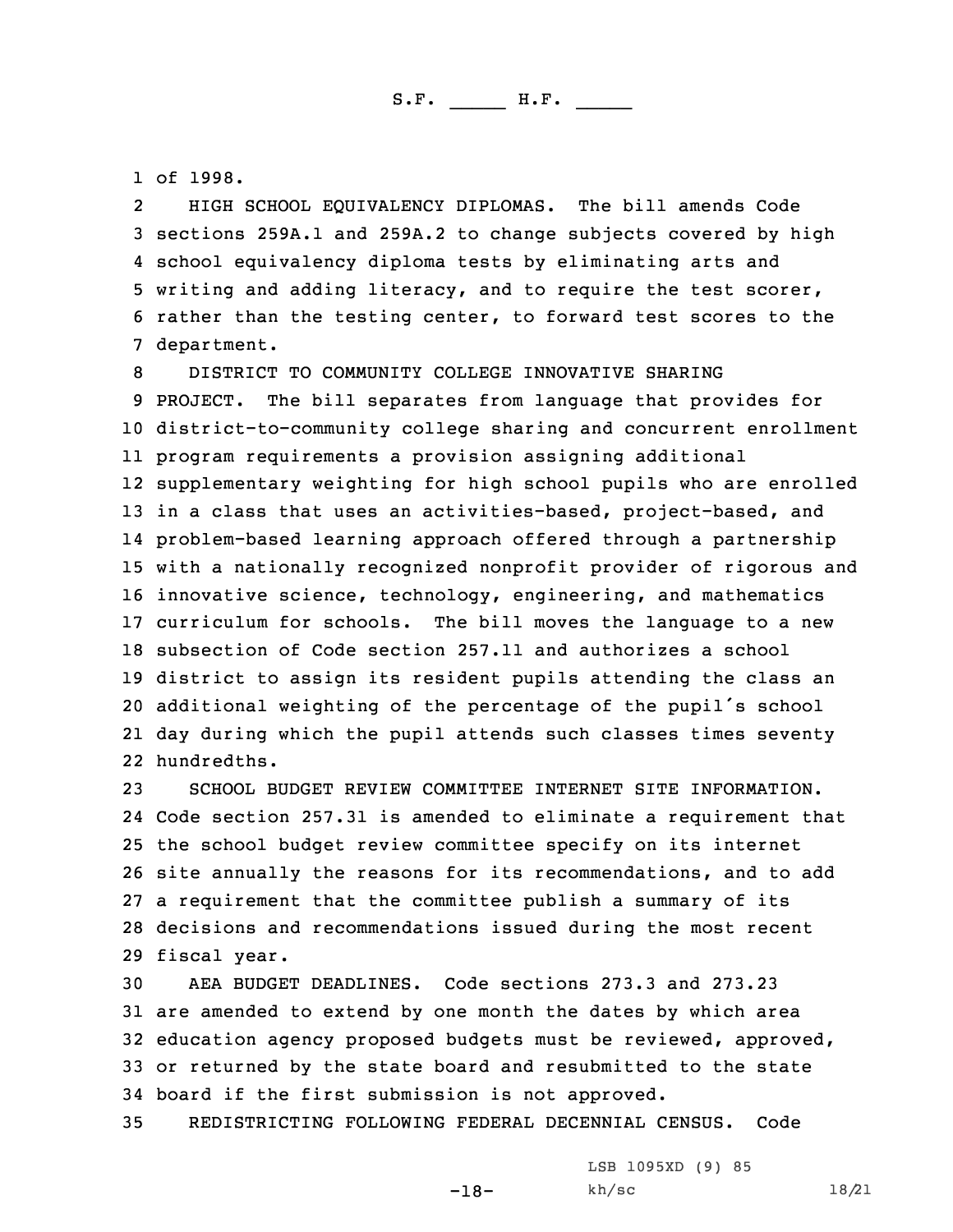section 275.23A is amended to move the dates back by which <sup>a</sup> resolution describing new director district boundaries must be adopted by the school board if the school board redraws its director district boundaries following the federal decennial census. Currently, the resolution can be adopted no earlier than November 15 of the year immediately following the year in which the federal decennial census is taken nor later than May 15 of the second year immediately following the year in which the federal decennial census is taken. The bill moves the timelines to no sooner than November 15 of the second year following the federal decennial census and no later than May 15 of the third year following the federal decennial census. SCHOOL AND AEA BOARD PAYMENTS AND WARRANTS. Code section 279.30 is amended to allow the board of directors of <sup>a</sup> school district or of an AEA to direct deposit <sup>a</sup> payment at <sup>a</sup> financial institution specified by the person entitled to the money. Code sections 291.1, 291.6, 291.7, 291.8, 291.12, and 291.14 are amended to replace references to "books", "registers", and "warrants" with references to payments, electronic funds transfers, and accounting records and to make related changes.

22 SCHOOL FUNDS FOR GIFTS. Code sections 279.42 and 298A.13 are amended to give school districts the option of establishing <sup>a</sup> permanent fund for gifts received and to allow school districts to deposit funds received from gifts, devises, and bequests into <sup>a</sup> trust fund, permanent fund, or agency fund.

 SCHOOL DISTRICT ADMINISTRATIVE EXPENDITURES. Code sections 273.13 and 279.45 are amended to modify language related to <sup>a</sup> requirement that <sup>a</sup> school district limit its annual administrative expenses to not more than 5 percent of its general fund for <sup>a</sup> base year and to replace references to the term "operating fund" with "general fund".

33 WHOLE GRADE SHARING AGREEMENTS. Code section 282.10 is 34 amended to provide that the boards of directors of school 35 districts must negotiate the disposition of any funding

-19-

LSB 1095XD (9) 85 kh/sc 19/21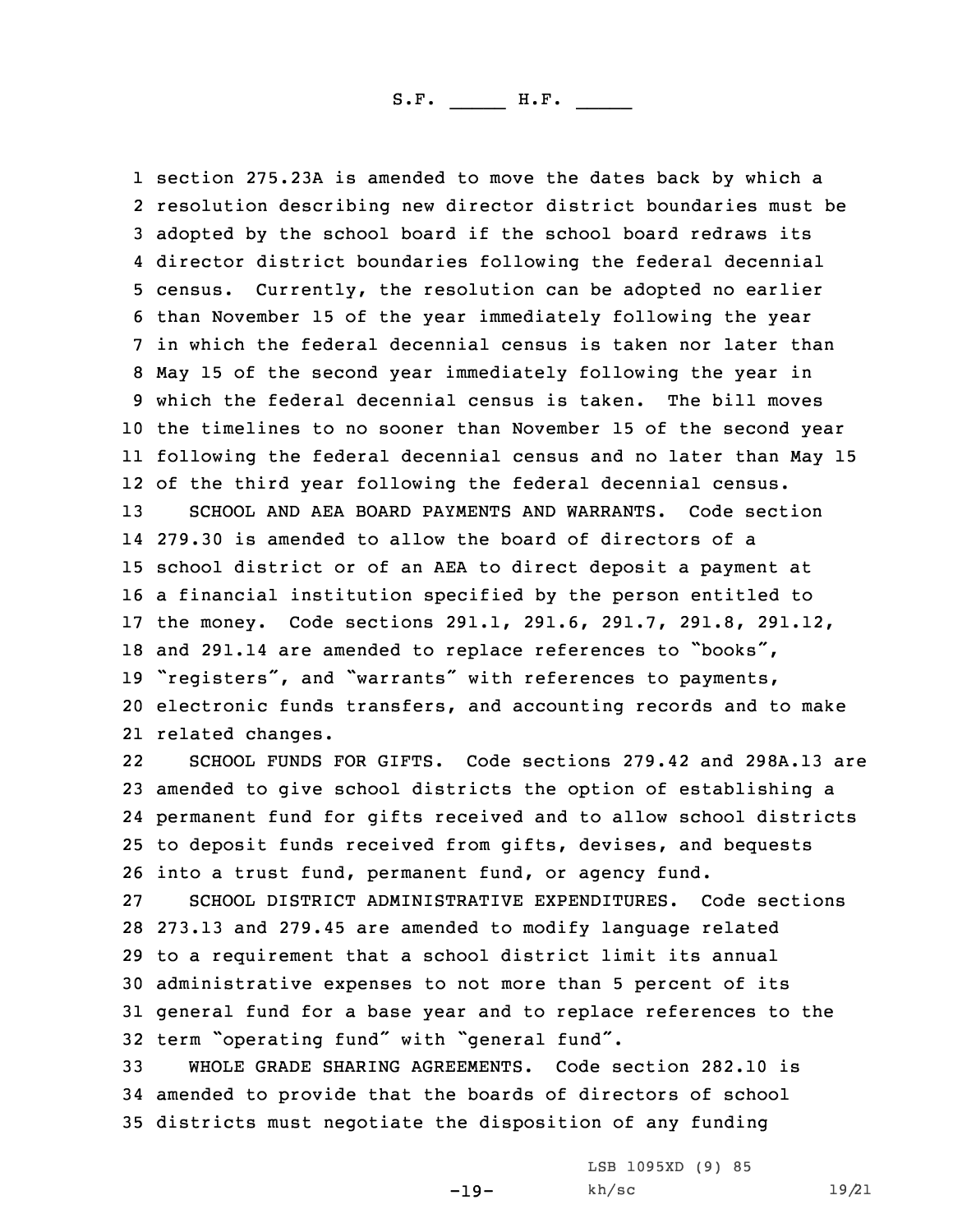1 provided under Code chapter 284, not solely teacher quality 2 funding.

 TUITION FEES. The bill amends Code section 282.20 to change the date by which the secretary of <sup>a</sup> creditor district must deliver to the secretary of <sup>a</sup> debtor district an itemized statement of the tuition fees for nonresident pupils enrolled by the creditor district.

 PHYSICAL PLANT AND EQUIPMENT LEVY. Code section 298A.4 is amended to describe the physical plant and equipment levy fund as <sup>a</sup> "capital project fund", rather than <sup>a</sup> "special revenue fund". Corresponding changes are made to Code sections 278.1(1)(e), 298.2(5)(a), and 298A.9, while Code sections 298.2(6) and 423F.3(1)(d) are stricken.

14 REVENUES FROM CERTAIN LEVIES. The bill modifies Code 15 section 298.3(1) to allow the revenue from the regular and 16 voter-approved physical plant and equipment levies to be 17 expended for the purchase, lease, or lease-purchase of desks, 18 furniture, or fixtures exceeding \$500 in value per transaction. 19 Each transaction may include multiple units. These provisions 20 apply to school budget years beginning on or after July 1, 21 2013.

22 SCHOOL BUS DRIVERS. The bill amends Code section 321.375 to provide that the employer of <sup>a</sup> school bus driver must conduct <sup>a</sup> review of information in the Iowa court information system and the sex offender, child abuse, and dependent adult abuse registries for information about the driver upon renewal of the driver's school bus driver's license. Currently, the review is required to be conducted every five years upon renewal of the license.

 OTHER REPEALS. The bill repeals Code sections relating to authorization sought by school districts from the department of education for the maintenance of year around schools, for <sup>a</sup> grant program to provide sabbaticals for teachers, for an extended year school grant program, for <sup>a</sup> pilot project to encourage the advancement of women and minorities to

 $-20-$ 

LSB 1095XD (9) 85 kh/sc 20/21